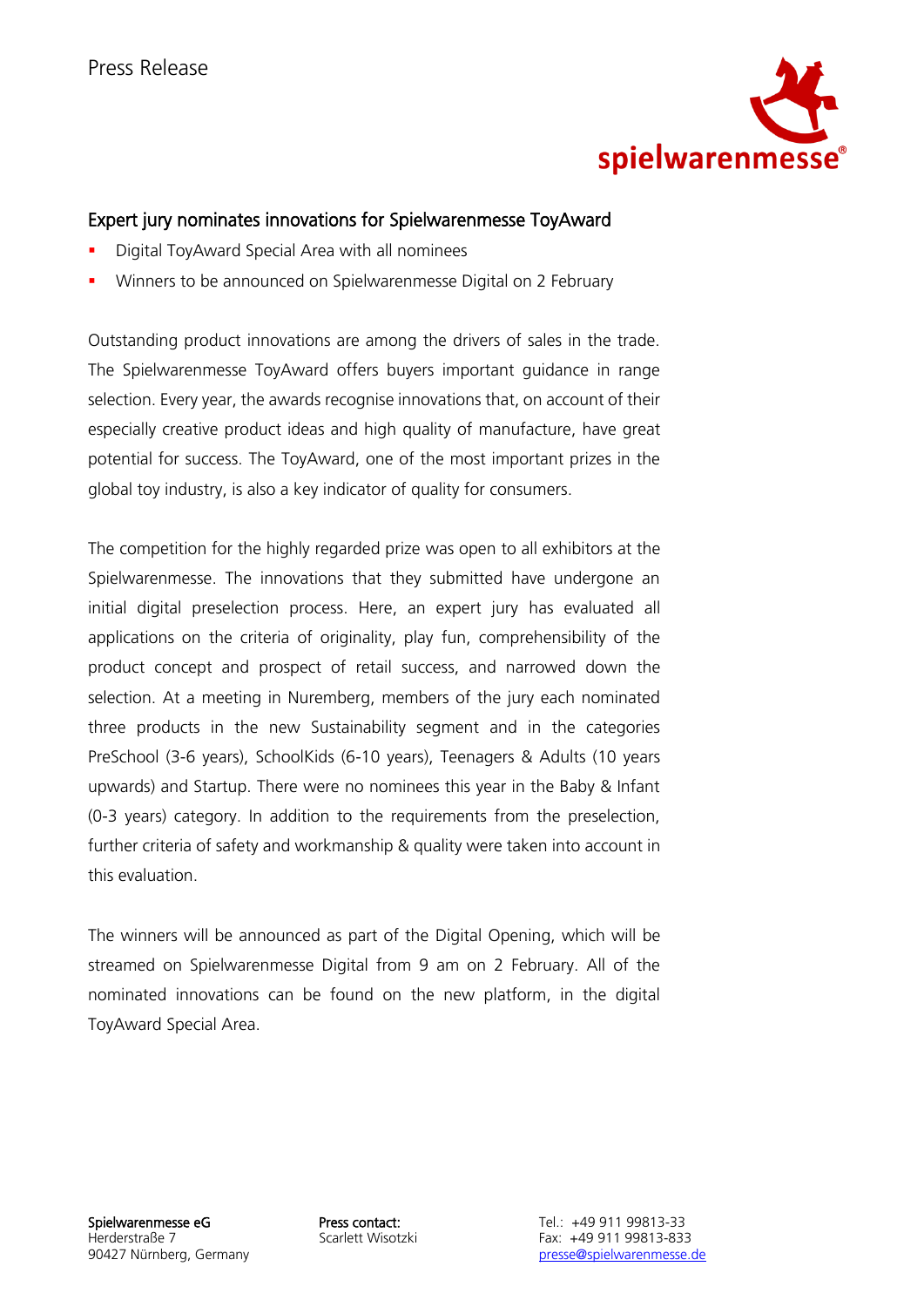

# The nominees for the ToyAward 2022

PreSchool (3-6 years)

- **Emergency Doctor's Backpack / Legler (Germany)**
- **Maxi Barbecue Mud Kitchen** / İnci Okul ve Ofis Mobilyalari (Turkey)
- **PlanWorld: Rubber Road & Rail / Plan Creations (Thailand)**

# SchoolKids (6-10 years)

- **BRIO Shuffleshot / BRIO (Sweden)**
- Climate Change Understanding Global Warming / Tree Toys Corporation (Taiwan)
- **E** Fabulus Elexus / Hutter Trade GmbH & Co. KG & DUJARDIN (Germany)

### Teenager & Adults (10 years and older)

- **echoes The Audio Mystery Game** / Ravensburger Verlag (Germany)
- **E** LEGO Bouquet / LEGO (Denmark)
- **Pixicade** / BOTI (The Netherlands)

# Startup

- **Cody Block / QUBS (Switzerland)**
- **KNOP KNOP soft felt building kit / SIA GOOD MAKE (Latvia)**
- **Piks** / OPPI (France)

Sustainability

- **Animal Friends** / Fischertechnik (Germany)
- **La Colmena / Cocoletes (Spain)**
- **Organic Cotton Bunny DouDou** / Apunt Barcelona (Spain)